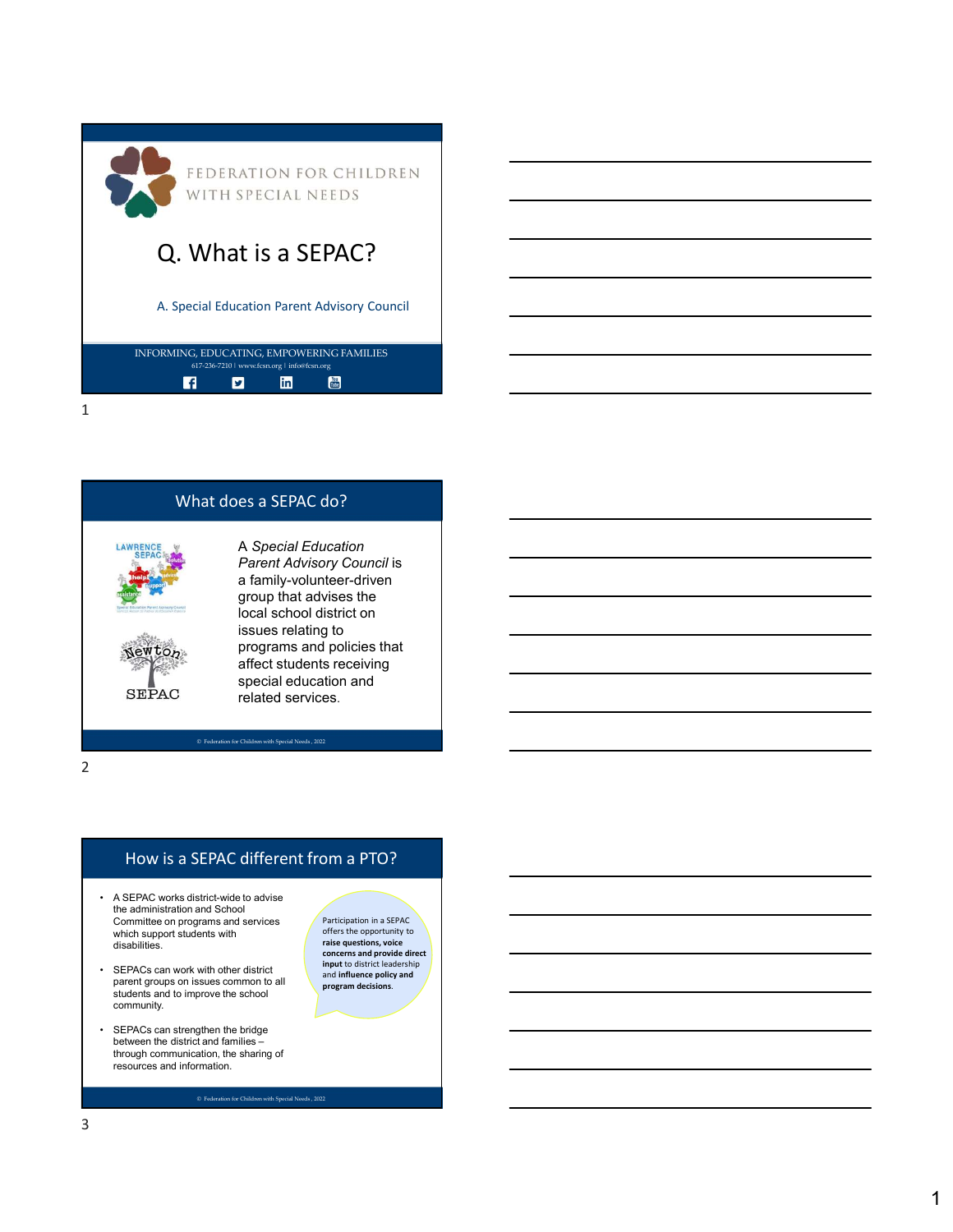# Who can be a part of a SEPAC?



Under Massachusetts law, SEPAC membership is open to all parents of children with disabilities, and other interested parties.

• "Parent" represents biological, adoptive, and foster parents, guardians, grandparents, and extended family caregivers.

• No special training or background knowledge is required to be a member of the SEPAC.

#### © Federation for Children with Special Needs , 2022

4

# What is the role of a SEPAC?

A SEPAC is an advisory council. They gather information from families and make recommendations that can be used by decision-makers and local leaders. A<br>SEPAC's purpose is to advise, advocate, and SEPAC's purpose is to advise, advocate, and<br>offer guidance, not to decide policy. offer guidance, not to decide policy. • SEPAC duties under MA law<br>
• commentations that can be used by<br>
explore the school committee on matter and the school committee of the school<br>
• SEPAC survey of the school committee of the school committee of the school<br>

An effective SEPAC can:

- Help improve educational outcomes and well-bring for all students, including those with disabilities;
- Help identify unmet needs; and
- Help shape the development of programs, services and policies, as well as improve district culture.

 $5<sub>5</sub>$ 

## SEPAC duties under MA law

"The parent advisory council duties shall include but not be limited to:

- education and safety of students with disabilities;
- 
- the school committee's special education programs."

SEPACs should be parent-driven and are empowered to establish their own by-laws under the law.

 $\bullet$  Federation for Children with Special Needs , 2022

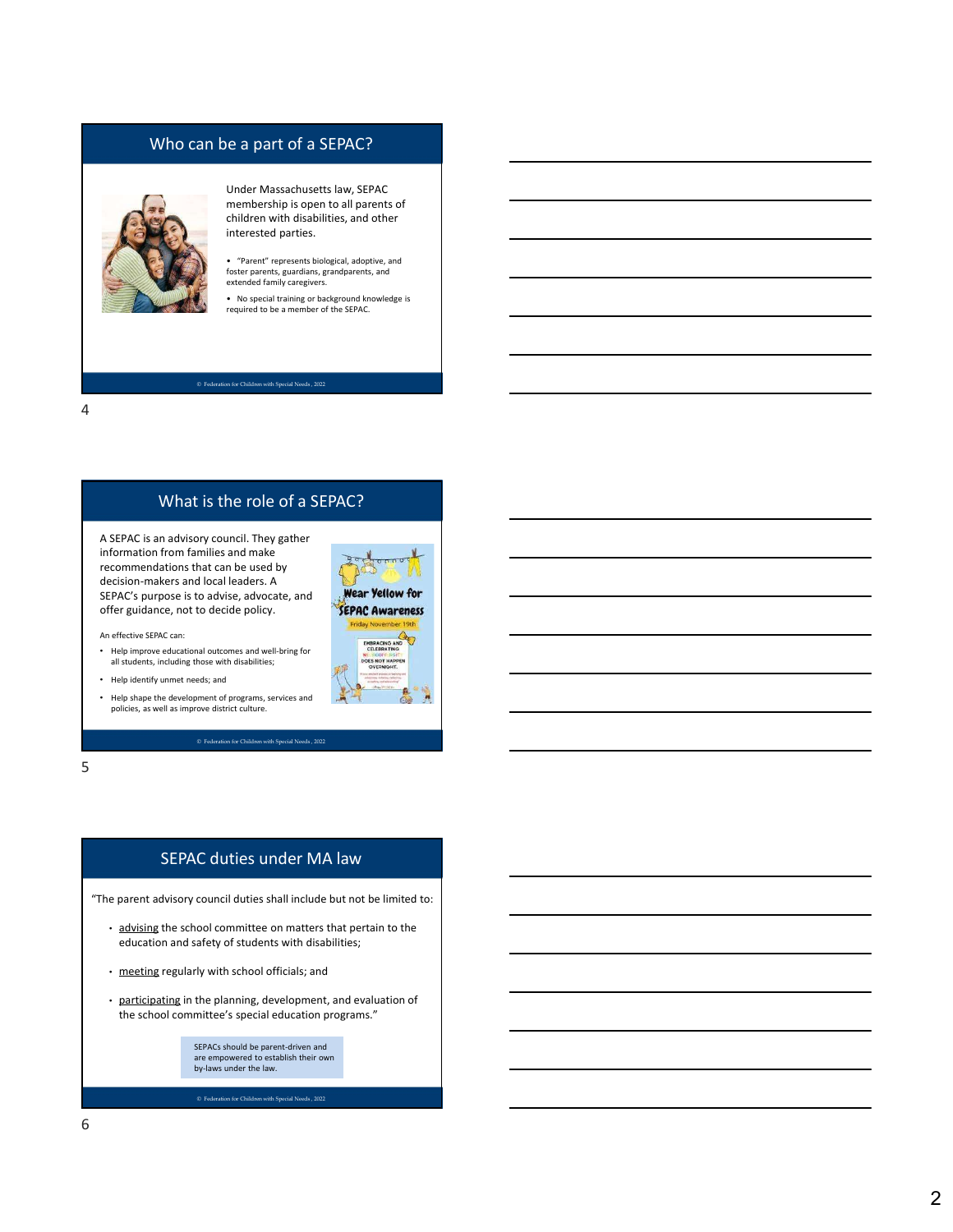## School district collaboration

- Support SEPAC's requirement to advise the school committee.
- Facilitate regular meetings with SEPAC at various levels of district administration.
- Invite SEPACs to participate in the planning, development, and evaluation of special education programs and policies.



• Provide assistance to SEPAC operations and activities, without charge, based on availability of staff and resources.

© Federation for Children with Special Needs , 2022

7

# How do families find their local SEPAC?

- Many school districts post SEPAC contact information on their website on the Special Education or Student Services homepage.
- Many SEPACs also have a Facebook page and share lots of great resources and information on public workshops and events. exergion and evaluation of special<br>•  $\sim$  Provide assistance to SEPAC operations and<br>• activities, without charge, based on<br>• activities, without and recources.<br>• any single-life of statistic materials of the Federation –
- a SEPAC database and will share contact information so you can connect with local leaders. masspac@fcsn.org.

8 and 2010 and 2010 and 2010 and 2010 and 2010 and 2010 and 2010 and 2010 and 2010 and 2010 and 2010 and 2010